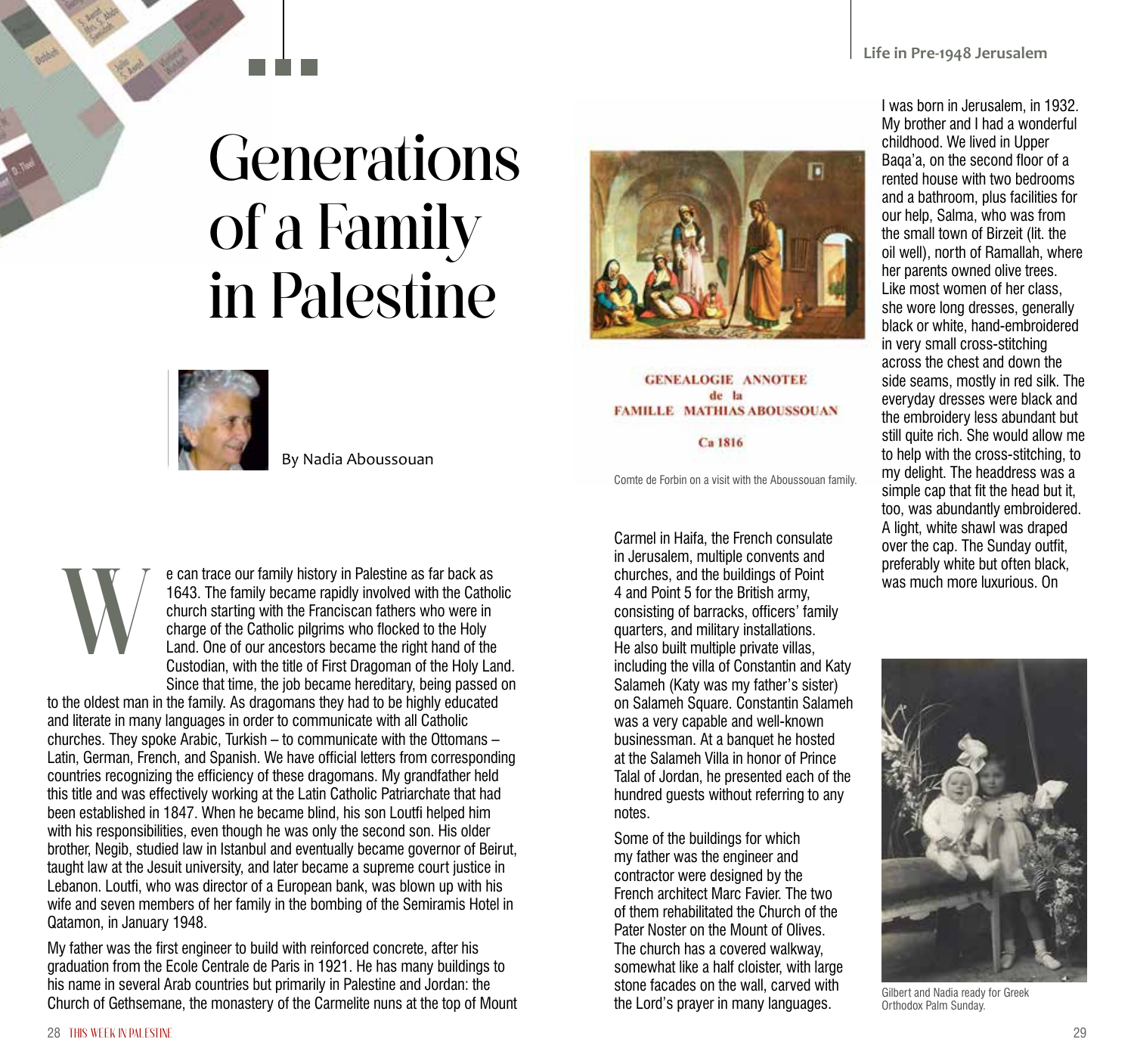

In Jerusalem in front of the YMCA. From the left, Nadia, her mother's sister, Nadia's brother, and her cousin Jacques Yamine from Nazareth.

the cap they stitched money – from copper all the way to gold, depending on their or their husband's fortune. She used to take my brother with her to visit her home. He was very close to her and was always well received and enjoyed the food, the family, and roaming around in the olive grove.

Once a week, a woman clad in an outfit similar to Salma's, would come to wash the clothes and linens. A large Primus, fueled by kerosene, would be set up in the narrow yard, with a large metal container on top. Soap and bluing were used for sparkling clean laundry.

Six days a week, shortly after the crack of dawn, similarly dressed women would walk down the streets, each with a very large basket on her head, selling fruit and vegetables, picked that same morning in the nearby village of Battir. They rode the train as there were no roads between

Jerusalem and Battir. Besides picking wild strawberries and blueberries in France, I have never tasted such fresh and flavorful products.

We had no electric iceboxes so ice was delivered weekly. In Palestine, much of the cooking was prepared in large round trays that would not fit in a home oven. Communal ovens were the norm. When you made your own pita bread, you'd take it there to be baked. In my child's memory, these ovens were about six feet deep and nine feet wide. A good fire would be burning in the center. The *suniehs* (large, round baking containers) were placed closer to or farther from the fire according to their contents. The



Nadia and classmates during her last year at the school in Jerusalem. Nadia is the last on the right. The ribbons reveal their class standing.

pita bread was placed far from the fire and had to be turned regularly. One big advantage of going to the oven was that you could buy the top or bottom of the pita bread on which olive oil would be spread, covered with *za'atar*, a thyme concoction, and rolled. Children would stop every morning on their way to school for this specialty.

My father went early to the office, came home for lunch at about 2pm, took a nap, and then went for a game of bridge. One of his partners was

a wonderful Jewish lady who lived in Talpiot. Then dinner and bridge again, unless my parents were invited out for the evening. We did not need babysitters as our help lived in the house. My mother passed away after a long sickness when I was 12. After that, our social life was limited to our extended family and close friends.

As we were Roman Catholics, Sunday church was a must. However, on Palm Sunday we went to the Orthodox church that typically celebrated one or more weeks later. All the children were dressed in their best Sunday outfits and carried palm branches decorated with fresh flowers, wax eggs, and figurines. At some point in the service, all the children stood up, formed a circle and went around the church several times, proudly holding their decorated palms.

I was a perfect tomboy and went against all the rules of dress for a girl. With my brother's shorts and a pith



Nadia's father with coat and tie inspecting the iron reinforcement. He often sent Nadia to check it, but what does a little girl know!!! The house no longer exists. It may have been unfinished and belonged to Anton Batato in Upper Baqa'a.



Sélim Aboussouan 'Il Kawkab Il Watani' (The Star of Jordan Medal)

Nadia's father Selim Matthias Aboussouan.

helmet, no one suspected I was a girl, and I was free to roam to friends and family within walking distance. In retrospect, I am amazed at how safe we were. We played in our street which was practically a dead end. A British girl my age and I were captains of our soccer team and spent many hours playing in our makeshift stadium. Two older cousins of mine – sons of a great-uncle who owned a pharmacy close to the Church of the Holy Sepulcher – taught us how to build kites with bamboo and newspaper, and also how to use our Easter eggs for the best results.

We colored our Easter eggs but instead of coloring, we boiled the eggs either in onion skins which gave them a beautiful copper color (much prettier than the ones in the grocery stores now) or in a piece of an old fez to make them red. We did not have egg hunts. Instead, we carried our eggs in a basket to challenge the other children. We learned to evaluate the hardness of the eggshell against our teeth. Then one child would hold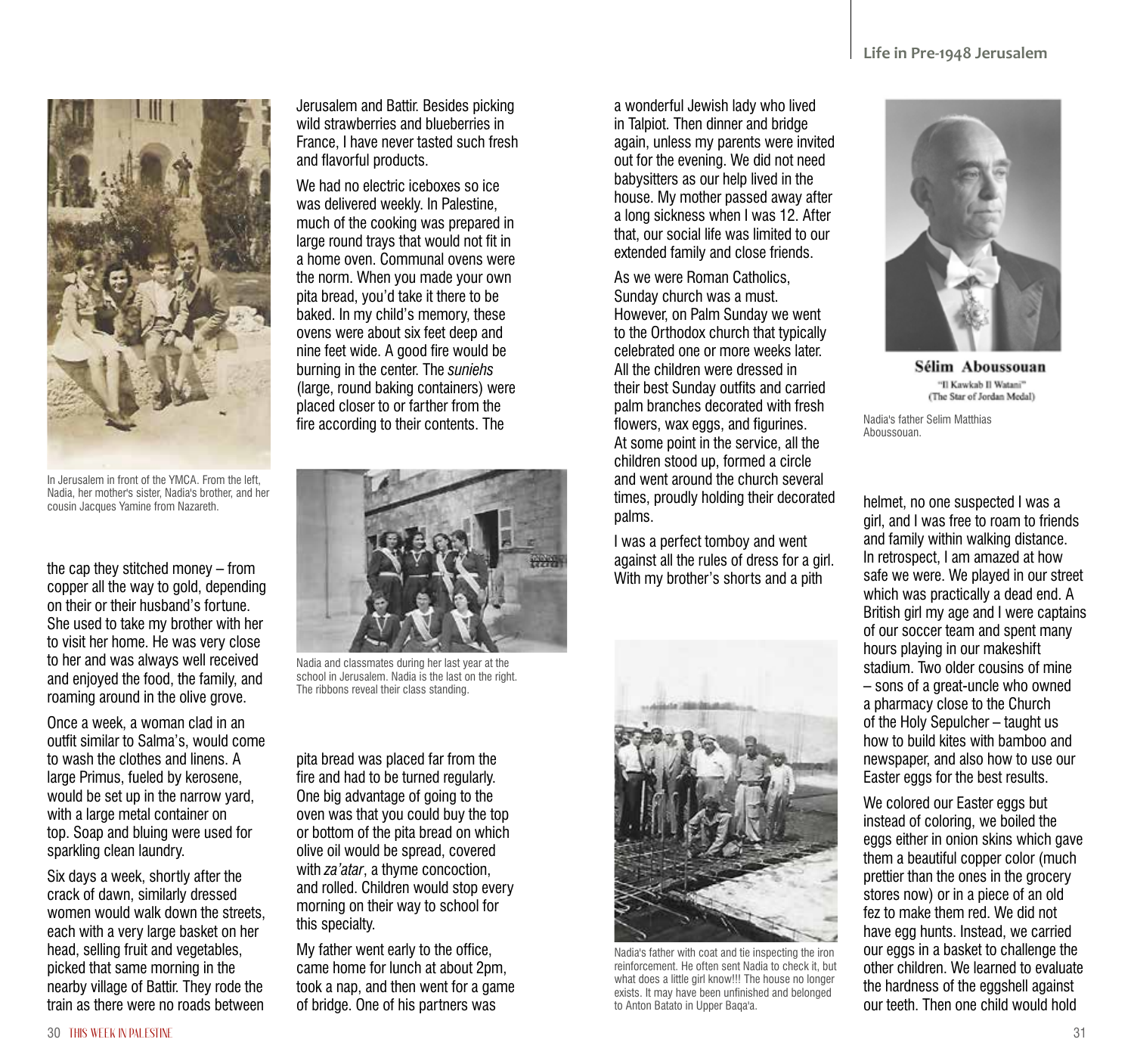

From the left, Nadia's father, Selim Aboussouan; her mother, Therese Morcos Aboussouan; the French architect Marcel Favier, and the contractor in Selim Aboussouan's office.

the egg in his fist with the hardest part between his index and his thumb. Another child would hit that egg and the egg that broke would go to the winner.

We did not own bicycles but would rent them from a place not too far away from our house, and then we would go riding on the road to Bethlehem. No one ever bothered us although we were not accompanied by any adults.

One day we visited the village of Battir by simply walking on the railroad track. Arriving in the lush valley of Battir, where our fruit and vegetables came from, we discovered that there was an echo. One of us called out:

"You, Jews, get out of our country." A few minutes later an Arab farmer came down to scold us. "You kids are being nasty. We do have Jewish farmers in this valley and they are hardworking and our neighbors. Shame on you!" I have always wondered about him, hoping that he and his family did not suffer in 1948.

My younger brother, Gilbert Selim Matthias Aboussouan, like all the male members of our family, went to Collège des Frères, the Christian Brothers' school. They were not priests but educators. He subsequently studied medicine in France where he practiced and also became very active in trying to explain the Palestinian problems, sometimes feeling threatened. He belonged to the Palestinian physicians group in France and continued his activity until his death in 2019. His son has a PhD in physics and teaches math and physics in English at high school and college levels in French schools on the Riviera.

Like all the women in our family, I went to the French school created by Marie-Alphonse Ratisbonne, a rich Jewish gentleman, and his brother Marie-Theodore, both of whom had converted to Catholicism. The convent was called Notre Dame de Sion (Our Lady of Zion). The church, which had been built in the Old City



I started school at the age of five and I think that I was immediately a boarder as I remember going on outings on Thursdays and Sundays. The older girls would take care of me and occasionally carry me so I would not get too tired.

I was a poor student and quite lazy. The mother superior, Mère Godlaine, had to make a decision every year whether to allow me to be promoted to the next grade. I was, however, very good in math, so she would say: "She can learn all the rest later." She was a severe and imposing person. My father used to tell me: "If you knew as much as one of her fingernails, you would be very smart!"

The school had two levels of nuns and three levels of students, according to their financial capabilities. For the nuns, the ones with a higher education and dowry (nuns carry a dowry, when possible, as they enter the order) were the teachers and had the educational responsibilities. The others were the caretakers of the school, in charge of the laundry, the kitchen, the cleaning. As for the students, the ones who paid full tuition were definitely privileged: they only had to study and behave. Those who paid only partial tuition were a small group. The third group went to the school for free but had to work with the nuns to take care of the school facilities. Their free education consisted of four hours

daily during which they learned the basics.

All of us had to learn embroidery. The school was on the Way of the Cross, and many pilgrims who stopped by daily to visit were eager to buy any embroidery made in Jerusalem. This served me well, as I embroidered our own linen and made gifts for friends after my marriage. We had interesting organized games on the terraces. Basically, we were happy there. Two interesting things happened while I was at school. The most important was the news of the signing at Reims of the Instrument of Surrender, ending World War II. Given that most of the nuns were French, it was exhilarating. The second was an invasion of locusts. Very dramatic.

We had to learn three languages: French, English, and Arabic. As Palestine was under the British Mandate, we had to strive for the British Matriculation, but being in a French school we primarily learned French history and geography. Arabic is a rich, beautiful language. In the French dictionary, even before 1948, the Israeli flag was prominent and geographically Israel extended from the Mediterranean to, if my memory is correct, the Tigris. We spent many hours trying to blot out all this from the dictionary. Although the student body was primarily Christian, we had several Muslim students. I remember Leyla al-Husseini, the mufti's daughter, and Leyla Nashashibi, the granddaughter of Ragheb Nashashibi who also was an important political figure. The latter Leyla and I were very close friends and I spent many a week at their large property that had a huge carob tree.

My first memory of trouble in Palestine was when I was about five years old, in 1937–38. We were living in Haifa while my father was building



Members of the Aboussouan and Salameh families at Constantin Salameh's villa on Salameh Square.